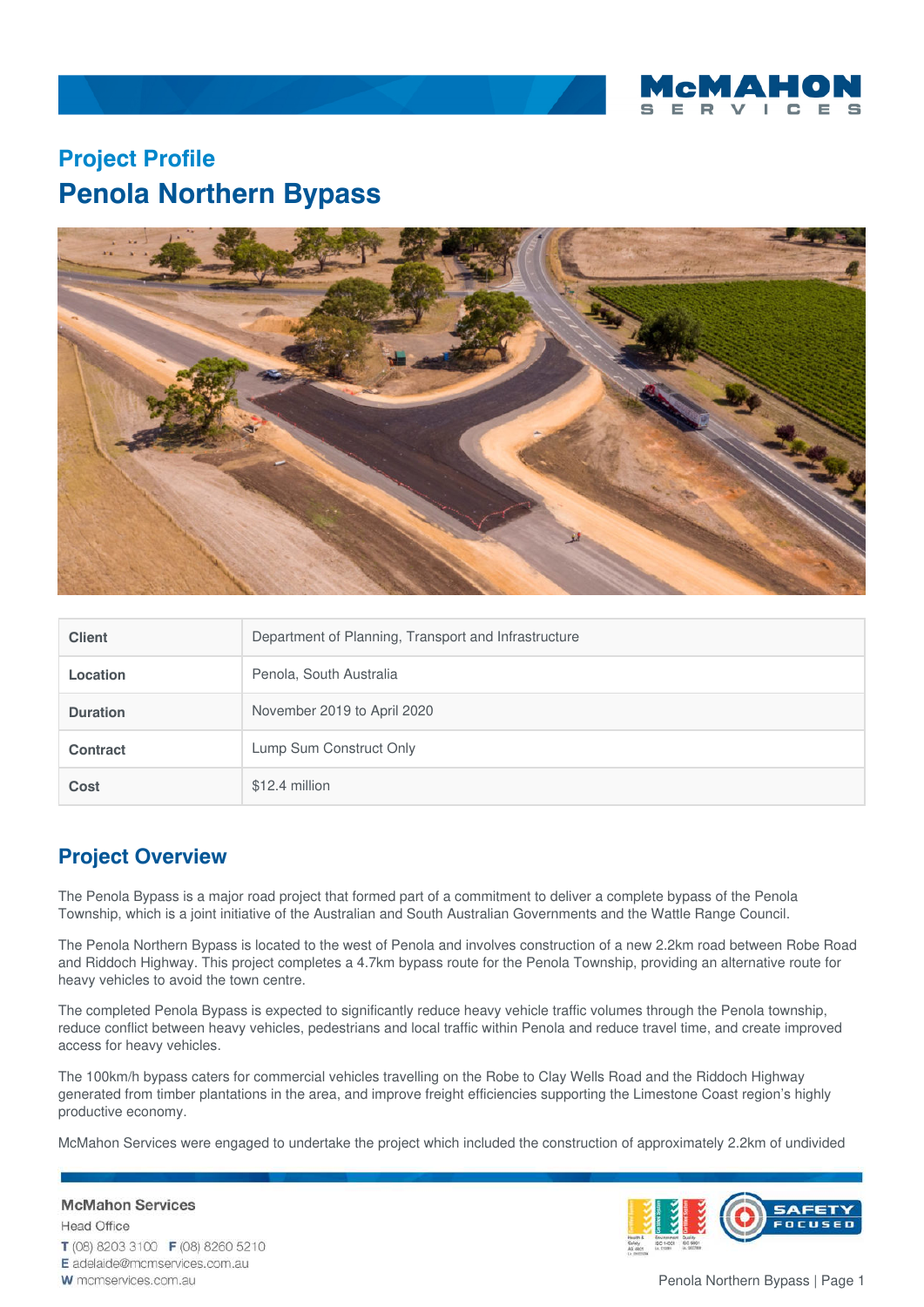sealed rural arterial road, including sealed shoulders and intersection upgrades within a new road reserve between Robe Road and Riddoch Highway, located to the west of the township. Works were also undertaken to realign the current Riddoch Highway (Church Street) T-junction with the existing Penola Southern Bypass to the south of the Penola Township to make the completed bypass the through road.

The detailed scope included:

- $>$  Removal of trees and vines, rails and sleepers.
- $>53,800$ mª of earthworks including clear and grub of new alignment, stripping topsoil and stockpiling, bulk earthworks cut to fill, placing and compaction of imported fill, drainage swales, batter trimming and spreading of topsoil
- Drainage works including trenching, preparing subgrade and blinding, installation of pipe and headwalls, then backfill with stormwater infrastructure of 450mm and 600mm reinforced concrete pipes and 1200mm by 300 reinforce concrete box culverts
- $>61,700$ m<sup>2</sup> of pavement works including the placement and compaction of various subbase and basecourse materials. Supply and installation of over 10,000t of asphaltic concrete including basecourse layers, levelling course and wearing course and the installation of over 40,0000m² of crumbled rubber seal
- Installation of 19 street lights including pole footings, 1000m of electrical conduits and 27 electrical pits and commissioning of the system
- > Line-marking, safety barriers and signage.

This project entailed detailed staging plans, extensive traffic management strategies and innovative cost saving solutions that also reduced the overall project schedule.





**McMahon Services Head Office** T (08) 8203 3100 F (08) 8260 5210 E adelaide@mcmservices.com.au W mcmservices.com.au